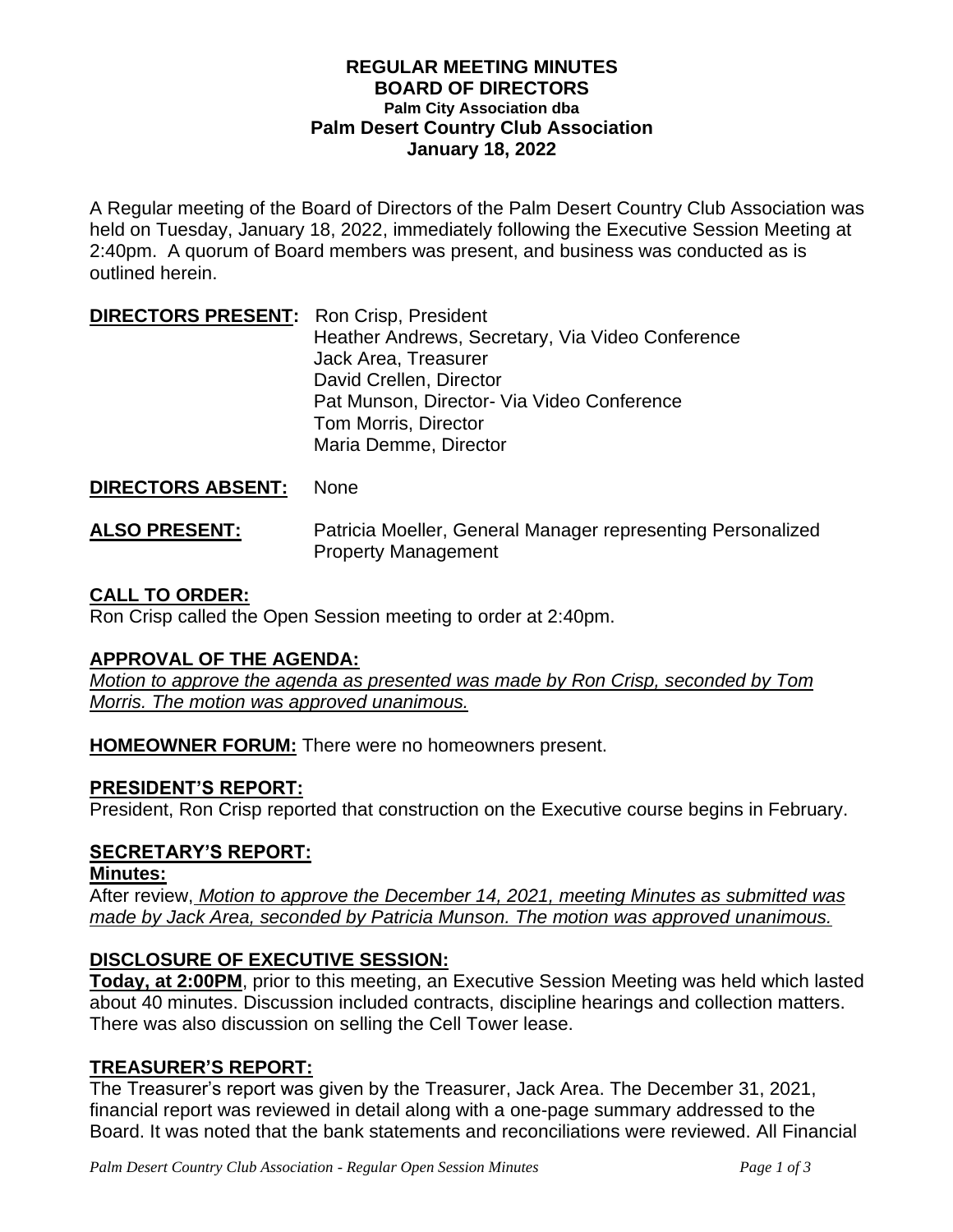documents including the general ledger, Balance sheet, Revenue & Expense statement, check registers, bank statements & reconciliations, and delinquency reports were provided to the board for their review as per Civil Code.

It was noted that there is an operating CDAR account in the amount of \$60,532.91 that matures every four (4) weeks. The Board has opted to allow the CDAR to continue to roll over into another four (4) week term.

After review, *Motion to accept the December 31, 2021, financial report and bank reconciliations as prepared was made by Jack Area, seconded Patricia Munson. The motion was approved unanimous.* 

# **COLLECTION REPORT:**

The Board reviewed the collection report. There were no actions taken. The board requested that management reach out to the owners whose homes are ready to be sent to foreclosure.

# **COMMITTEE REPORTS:**

### Neighborhood Watch Discussion

Director, Pat Munson is interested in having a Neighborhood Watch Meeting in the hall. Pat will inform management of the date to see if the hall will be available. There was also discussion on the purchase of Neighborhood Watch signs and starting a Resident Patrol Committee.

# Social Committee, Chair, Heather Andrews

There was no report from the committee.

### Communications Committee- Bill Gurzi

The Communications Committee gave their report to improve the association's website and newsletter. It will take some time to gather all the information needed. The board authorized the committee to continue with gathering information to better the newsletter and website and request proposals from various companies.

### **CURRENT BUSINESS:**

### Pool Area Landscape Proposals

Management is in the process of obtaining landscape proposals for the pool area landscape.

Fire Pit

This item is on hold until after the landscape has been completed.

### **NEW BUSINESS:**

### Board Member Appointment

There was discussion on the appointment to fill the remainder term of Kathleen O'Brien with Maria Demme. After discussion, *Motion to appoint Maria Demme to the board was made by Ron Crisp, seconded by David Crellen. The motion was approved unanimous.*

### Electrical Panel/Sub Panel Proposals

Management is waiting on the proposals.

### Miss Sheila's Request for Rent Reduction

There was discussion on Miss Sheila's request for a rent reduction for the other two classrooms and a reduction in rent for the summer. There was no decision made.